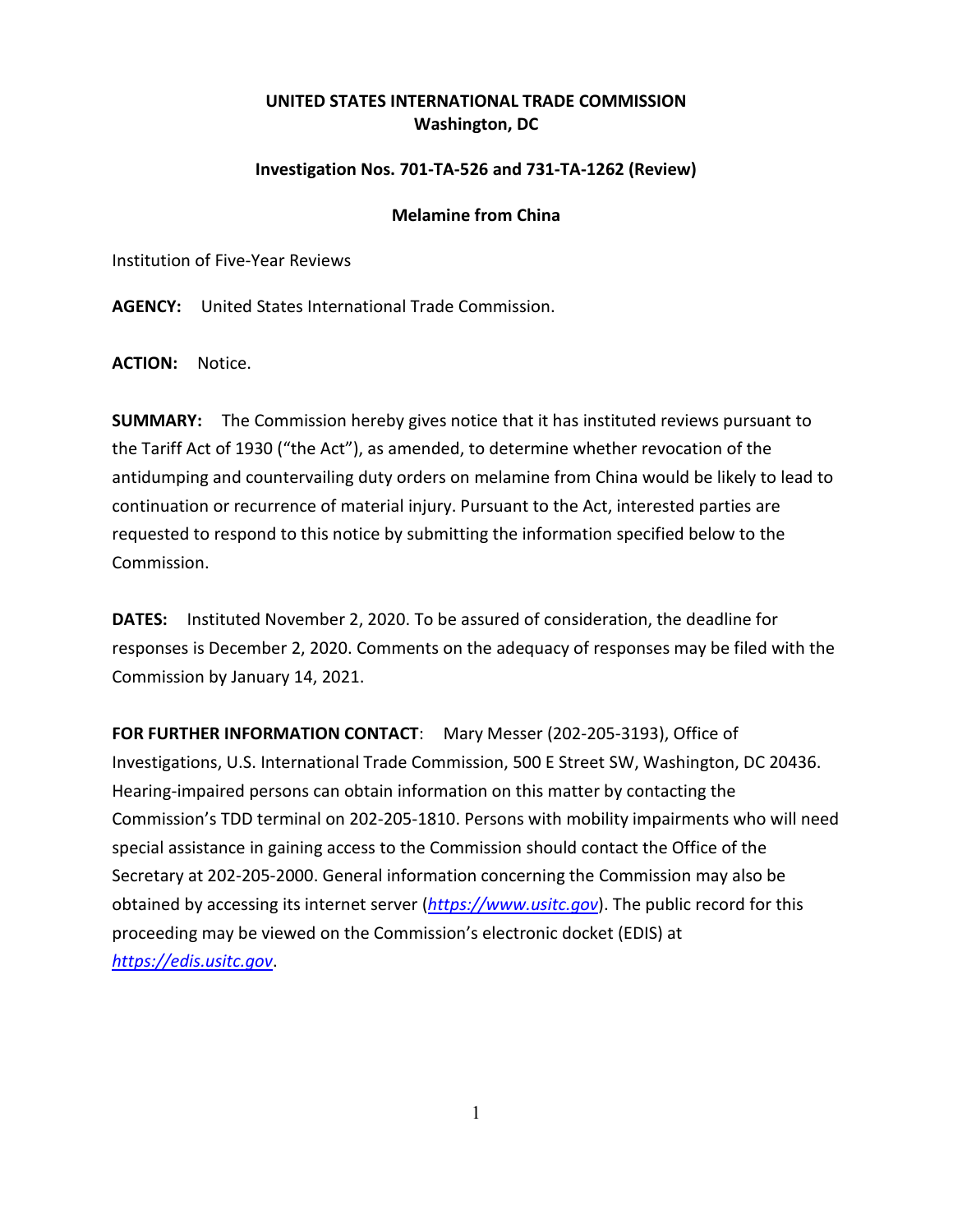## **SUPPLEMENTARY INFORMATION**:

**Background**.--On December 28, 2015, the Department of Commerce ("Commerce") issued antidumping and countervailing duty orders on imports of melamine from China (80 FR 80751). The Commission is conducting reviews pursuant to section 751(c) of the Act, as amended (19 U.S.C. 1675(c)), to determine whether revocation of the orders would be likely to lead to continuation or recurrence of material injury to the domestic industry within a reasonably foreseeable time. Provisions concerning the conduct of this proceeding may be found in the Commission's Rules of Practice and Procedure at 19 CFR Part 201, Subparts A and B, and 19 CFR Part 207, Subparts A and F. The Commission will assess the adequacy of interested party responses to this notice of institution to determine whether to conduct full or expedited reviews. The Commission's determinations in any expedited reviews will be based on the facts available, which may include information provided in response to this notice.

**Definitions**.--The following definitions apply to these reviews:

- (1) *Subject Merchandise* is the class or kind of merchandise that is within the scope of the five-year reviews, as defined by Commerce.
- (2) The *Subject Country* in these reviews is China.
- (3) The *Domestic Like Product* is the domestically produced product or products which are like, or in the absence of like, most similar in characteristics and uses with, the *Subject Merchandise*. In its original determinations, the Commission found a single *Domestic Like Product* consisting of melamine, coextensive with Commerce's scope definition.
- (4) The *Domestic Industry* is the U.S. producers as a whole of the *Domestic Like Product*, or those producers whose collective output of the *Domestic Like Product* constitutes a major proportion of the total domestic production of the product. In its original determinations, the Commission defined the *Domestic Industry* as all U.S. producers of the melamine products described by Commerce's scope.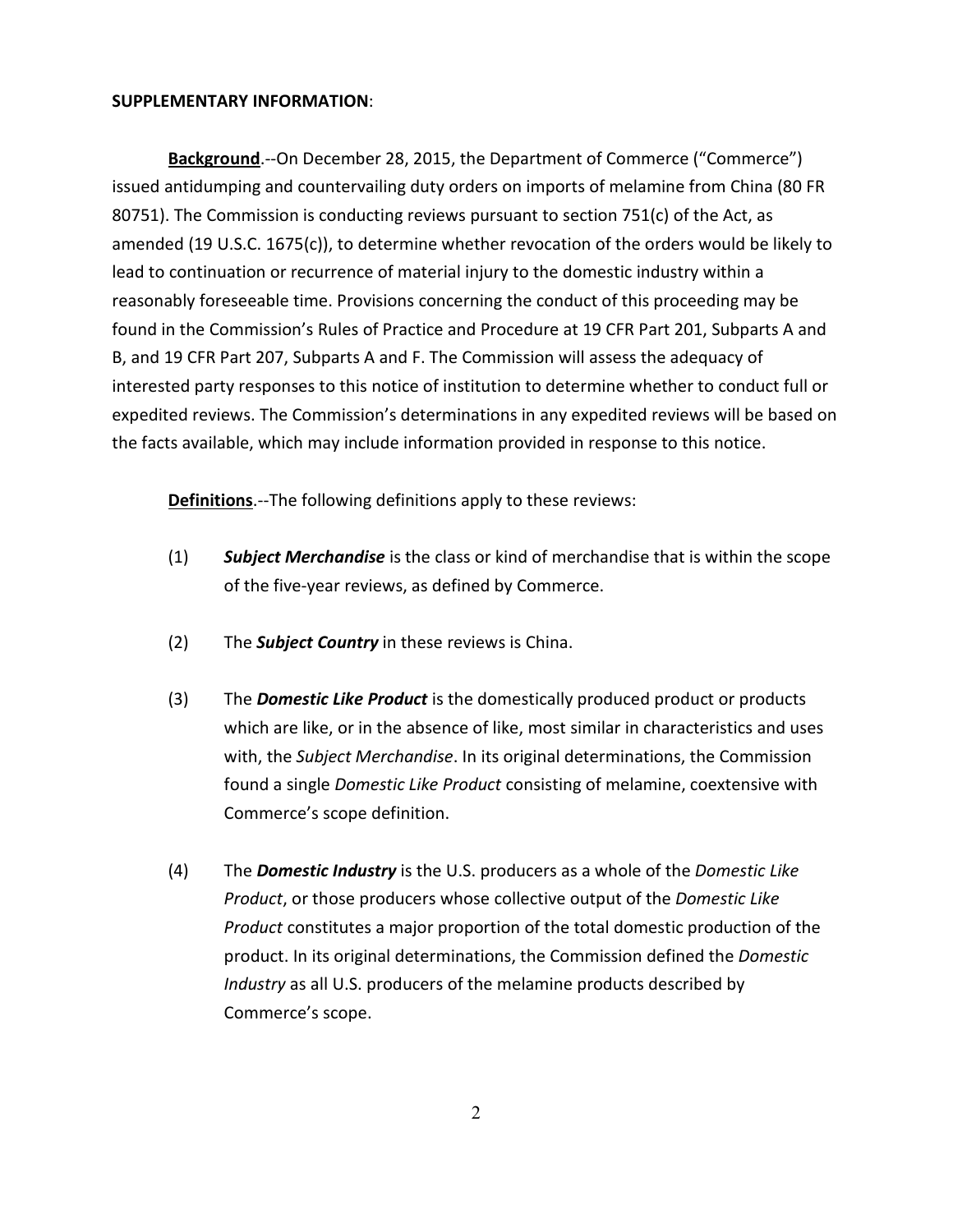- (5) The *Order Date* is the date that the antidumping and countervailing duty orders under review became effective. In these reviews, the *Order Date* is December 28, 2015.
- (6) An *Importer* is any person or firm engaged, either directly or through a parent company or subsidiary, in importing the *Subject Merchandise* into the United States from a foreign manufacturer or through its selling agent.

**Participation in the proceeding and public service list**.--Persons, including industrial users of the *Subject Merchandise* and, if the merchandise is sold at the retail level, representative consumer organizations, wishing to participate in the proceeding as parties must file an entry of appearance with the Secretary to the Commission, as provided in § 201.11(b)(4) of the Commission's rules, no later than 21 days after publication of this notice in the *Federal Register*. The Secretary will maintain a public service list containing the names and addresses of all persons, or their representatives, who are parties to the proceeding.

Former Commission employees who are seeking to appear in Commission five-year reviews are advised that they may appear in a review even if they participated personally and substantially in the corresponding underlying original investigation or an earlier review of the same underlying investigation. The Commission's designated agency ethics official has advised that a five-year review is not the same particular matter as the underlying original investigation, and a five-year review is not the same particular matter as an earlier review of the same underlying investigation for purposes of 18 U.S.C. 207, the post-employment statute for Federal employees, and Commission rule 201.15(b) (19 CFR 201.15(b)), 79 FR 3246 (Jan. 17, 2014), 73 FR 24609 (May 5, 2008). Consequently, former employees are not required to seek Commission approval to appear in a review under Commission rule 19 CFR 201.15, even if the corresponding underlying original investigation or an earlier review of the same underlying investigation was pending when they were Commission employees. For further ethics advice on this matter, contact Charles Smith, Office of the General Counsel, at 202-205-3408.

**Limited disclosure of business proprietary information (BPI) under an administrative protective order (APO) and APO service list**.--Pursuant to § 207.7(a) of the Commission's rules, the Secretary will make BPI submitted in this proceeding available to authorized applicants under the APO issued in the proceeding, provided that the application is made no later than 21 days after publication of this notice in the *Federal Register*. Authorized applicants must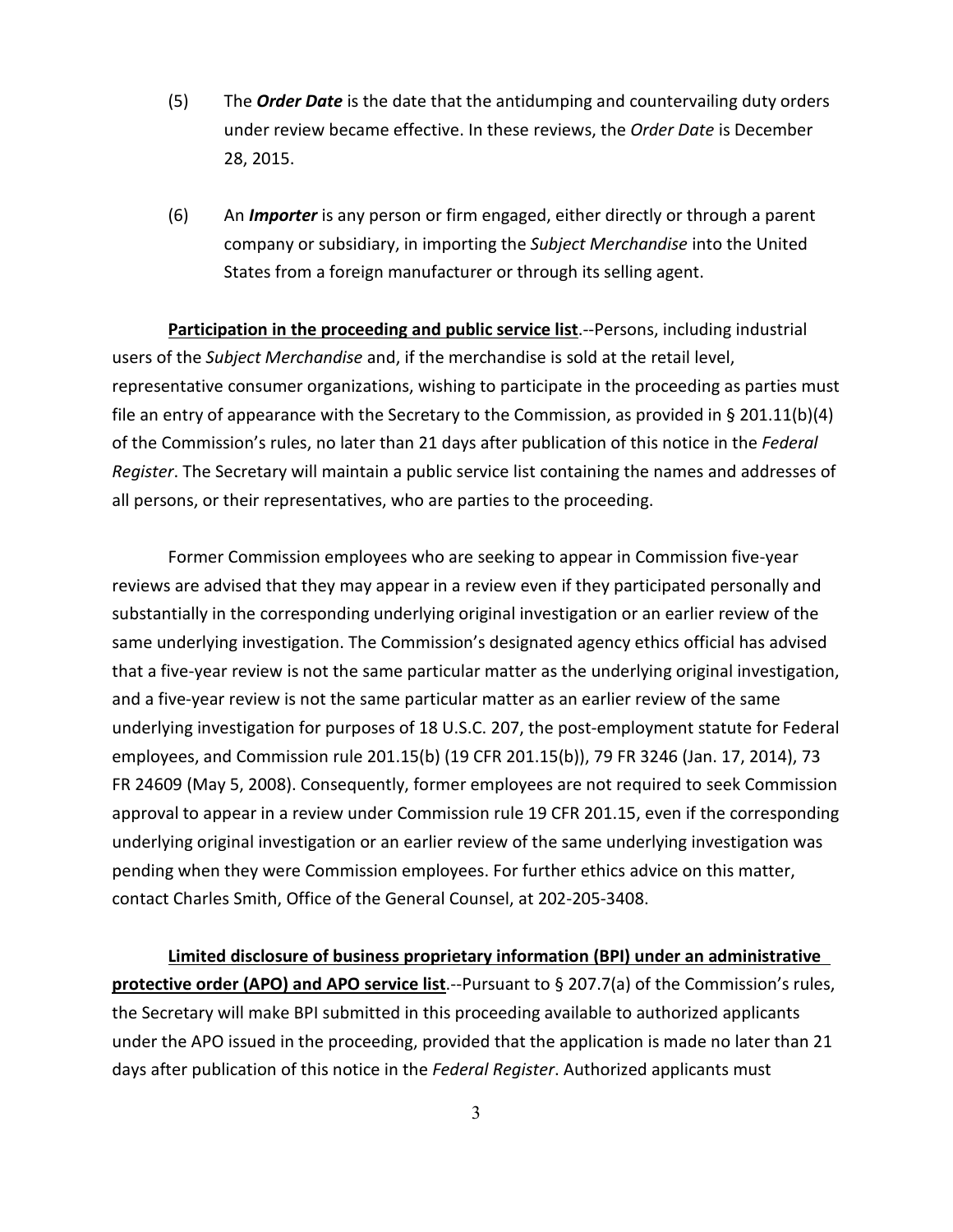represent interested parties, as defined in 19 U.S.C. 1677(9), who are parties to the proceeding. A separate service list will be maintained by the Secretary for those parties authorized to receive BPI under the APO.

**Certification**.--Pursuant to § 207.3 of the Commission's rules, any person submitting information to the Commission in connection with this proceeding must certify that the information is accurate and complete to the best of the submitter's knowledge. In making the certification, the submitter will acknowledge that information submitted in response to this request for information and throughout this proceeding or other proceeding may be disclosed to and used: (i) by the Commission, its employees and Offices, and contract personnel (a) for developing or maintaining the records of this or a related proceeding, or (b) in internal investigations, audits, reviews, and evaluations relating to the programs, personnel, and operations of the Commission including under 5 U.S.C. Appendix 3; or (ii) by U.S. government employees and contract personnel, solely for cybersecurity purposes. All contract personnel will sign appropriate nondisclosure agreements.

**Written submissions**.--Pursuant to § 207.61 of the Commission's rules, each interested party response to this notice must provide the information specified below. The deadline for filing such responses is December 2, 2020. Pursuant to § 207.62(b) of the Commission's rules, eligible parties (as specified in Commission rule 207.62(b)(1)) may also file comments concerning the adequacy of responses to the notice of institution and whether the Commission should conduct expedited or full reviews. The deadline for filing such comments is January 14, 2021. All written submissions must conform with the provisions of § 201.8 of the Commission's rules; any submissions that contain BPI must also conform with the requirements of §§ 201.6, 207.3, and 207.7 of the Commission's rules. The Commission's *Handbook on Filing Procedures*, available on the Commission's website at

https://www.usitc.gov/documents/handbook\_on\_filing\_procedures.pdf, elaborates upon the Commission's procedures with respect to filings. Also, in accordance with §§ 201.16(c) and 207.3 of the Commission's rules, each document filed by a party to the proceeding must be served on all other parties to the proceeding (as identified by either the public or APO service list as appropriate), and a certificate of service must accompany the document (if you are not a party to the proceeding you do not need to serve your response).

Please note the Secretary's Office will accept only electronic filings at this time. Filings must be made through the Commission's Electronic Document Information System (EDIS,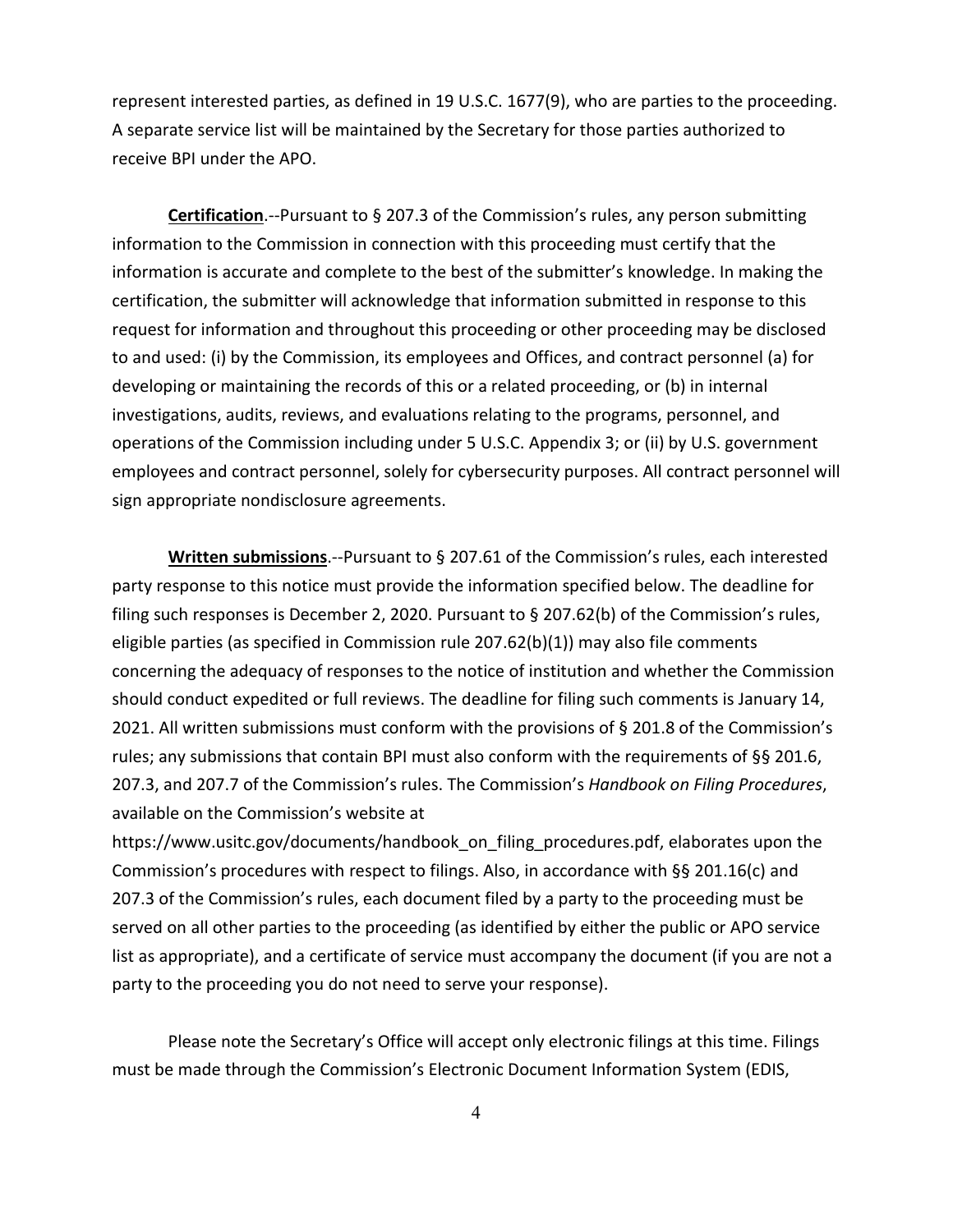[https://edis.usitc.gov\)](https://edis.usitc.gov/). No in-person paper-based filings or paper copies of any electronic filings will be accepted until further notice.

No response to this request for information is required if a currently valid Office of Management and Budget ("OMB") number is not displayed; the OMB number is 3117 0016/USITC No. 20-5-475, expiration date June 30, 2023. Public reporting burden for the request is estimated to average 15 hours per response. Please send comments regarding the accuracy of this burden estimate to the Office of Investigations, U.S. International Trade Commission, 500 E Street SW, Washington, DC 20436.

**Inability to provide requested information**.--Pursuant to § 207.61(c) of the Commission's rules, any interested party that cannot furnish the information requested by this notice in the requested form and manner shall notify the Commission at the earliest possible time, provide a full explanation of why it cannot provide the requested information, and indicate alternative forms in which it can provide equivalent information. If an interested party does not provide this notification (or the Commission finds the explanation provided in the notification inadequate) and fails to provide a complete response to this notice, the Commission may take an adverse inference against the party pursuant to § 776(b) of the Act (19 U.S.C. 1677e(b)) in making its determinations in the reviews.

**INFORMATION TO BE PROVIDED IN RESPONSE TO THIS NOTICE OF INSTITUTION**: As used below, the term "firm" includes any related firms.

- (1) The name and address of your firm or entity (including World Wide Web address) and name, telephone number, fax number, and E-mail address of the certifying official.
- (2) A statement indicating whether your firm/entity is an interested party under 19 U.S.C. 1677(9) and if so, how, including whether your firm/entity is a U.S. producer of the *Domestic Like Product*, a U.S. union or worker group, a U.S. importer of the *Subject Merchandi*se, a foreign producer or exporter of the *Subject Merchandise*, a U.S. or foreign trade or business association (a majority of whose members are interested parties under the statute), or another interested party (including an explanation). If you are a union/worker group or trade/business association, identify the firms in which your workers are employed or which are members of your association.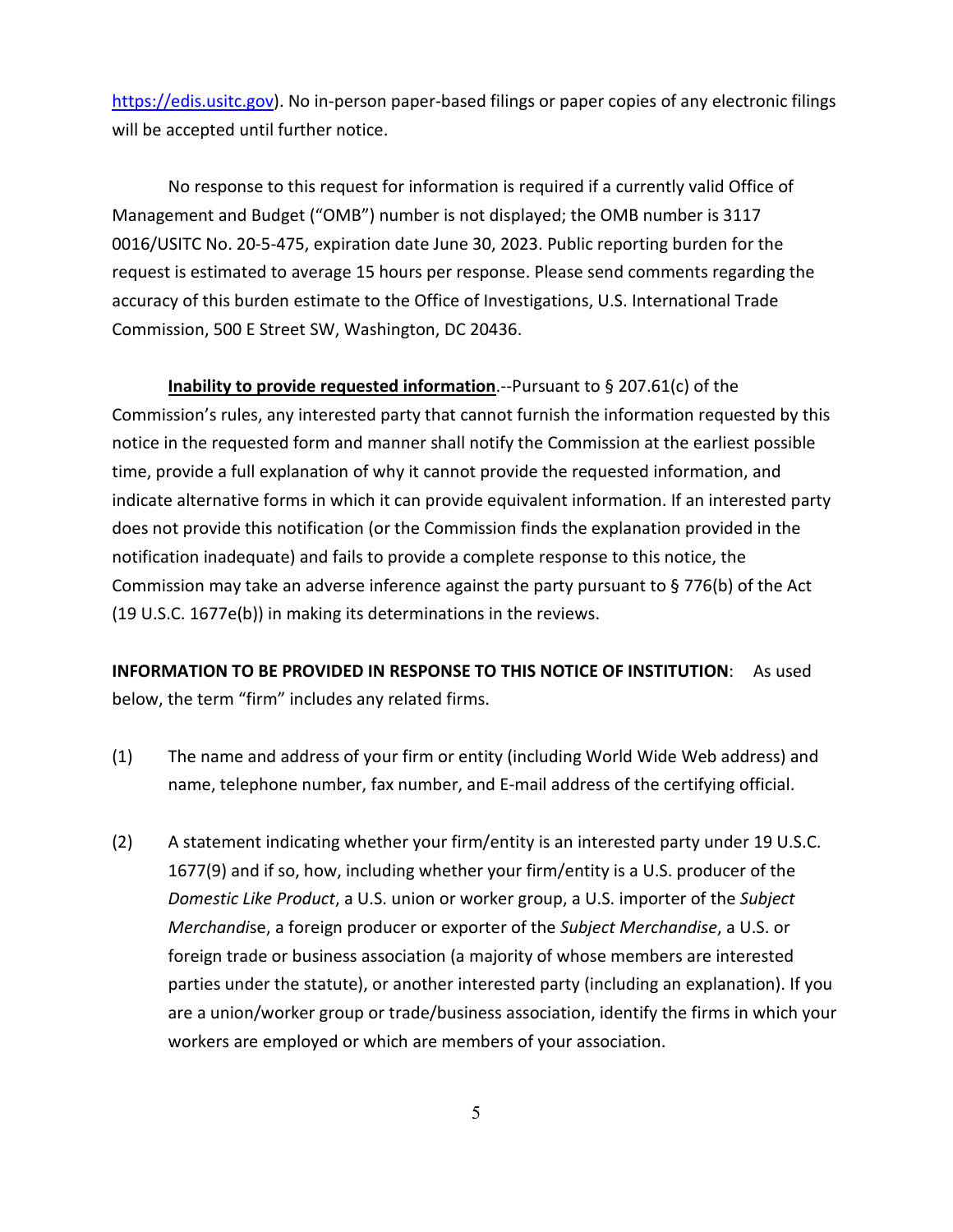- (3) A statement indicating whether your firm/entity is willing to participate in this proceeding by providing information requested by the Commission.
- (4) A statement of the likely effects of the revocation of the antidumping and countervailing duty orders on the *Domestic Industry* in general and/or your firm/entity specifically. In your response, please discuss the various factors specified in § 752(a) of the Act (19 U.S.C. 1675a(a)) including the likely volume of subject imports, likely price effects of subject imports, and likely impact of imports of *Subject Merchandise* on the *Domestic Industry*.
- (5) A list of all known and currently operating U.S. producers of the *Domestic Like Product*. Identify any known related parties and the nature of the relationship as defined in § 771(4)(B) of the Act (19 U.S.C. 1677(4)(B)).
- (6) A list of all known and currently operating U.S. importers of the *Subject Merchandise* and producers of the *Subject Merchandise* in the *Subject Country* that currently export or have exported *Subject Merchandise* to the United States or other countries since the *Order Date*.
- (7) A list of 3-5 leading purchasers in the U.S. market for the *Domestic Like Product* and the *Subject Merchandise* (including street address, World Wide Web address, and the name, telephone number, fax number, and E-mail address of a responsible official at each firm).
- (8) A list of known sources of information on national or regional prices for the *Domestic Like Product* or the *Subject Merchandise* in the U.S. or other markets.
- (9) If you are a U.S. producer of the *Domestic Like Product*, provide the following information on your firm's operations on that product during calendar year 2019, except as noted (report quantity data in pounds and value data in U.S. dollars, f.o.b. plant). If you are a union/worker group or trade/business association, provide the information, on an aggregate basis, for the firms in which your workers are employed/which are members of your association.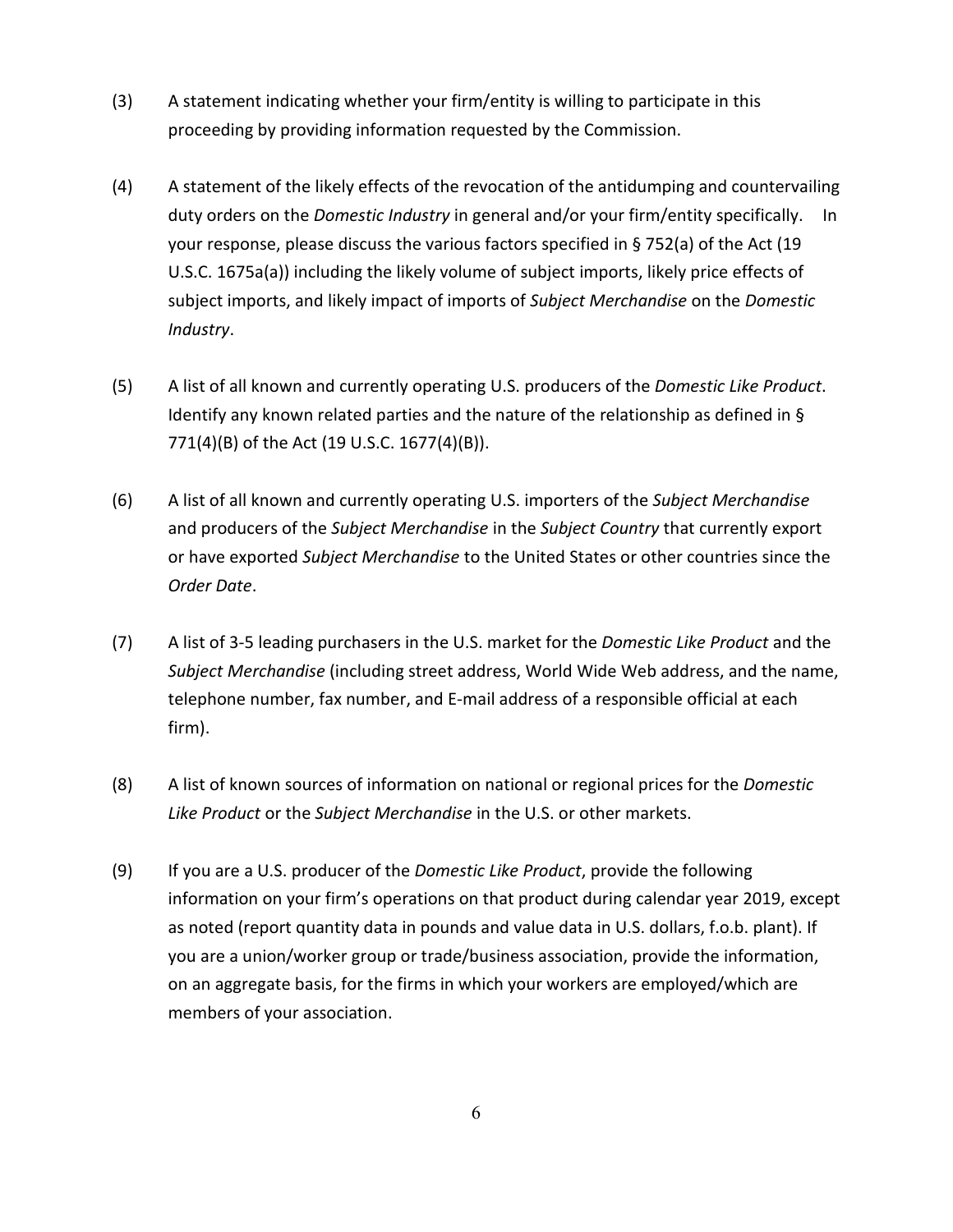- (a) Production (quantity) and, if known, an estimate of the percentage of total U.S. production of the *Domestic Like Product* accounted for by your firm's(s') production;
- (b) Capacity (quantity) of your firm to produce the *Domestic Like Product* (that is, the level of production that your establishment(s) could reasonably have expected to attain during the year, assuming normal operating conditions (using equipment and machinery in place and ready to operate), normal operating levels (hours per week/weeks per year), time for downtime, maintenance, repair, and cleanup, and a typical or representative product mix);
- (c) the quantity and value of U.S. commercial shipments of the *Domestic Like Product* produced in your U.S. plant(s);
- (d) the quantity and value of U.S. internal consumption/company transfers of the *Domestic Like Product* produced in your U.S. plant(s); and
- (e) the value of (i) net sales, (ii) cost of goods sold (COGS), (iii) gross profit, (iv) selling, general and administrative (SG&A) expenses, and (v) operating income of the *Domestic Like Product* produced in your U.S. plant(s) (include both U.S. and export commercial sales, internal consumption, and company transfers) for your most recently completed fiscal year (identify the date on which your fiscal year ends).
- (10) If you are a U.S. importer or a trade/business association of U.S. importers of the *Subject Merchandise* from the *Subject Country*, provide the following information on your firm's(s') operations on that product during calendar year 2019 (report quantity data in pounds and value data in U.S. dollars). If you are a trade/business association, provide the information, on an aggregate basis, for the firms which are members of your association.
	- (a) The quantity and value (landed, duty-paid but not including antidumping or countervailing duties) of U.S. imports and, if known, an estimate of the percentage of total U.S. imports of *Subject Merchandise* from the *Subject Country* accounted for by your firm's(s') imports;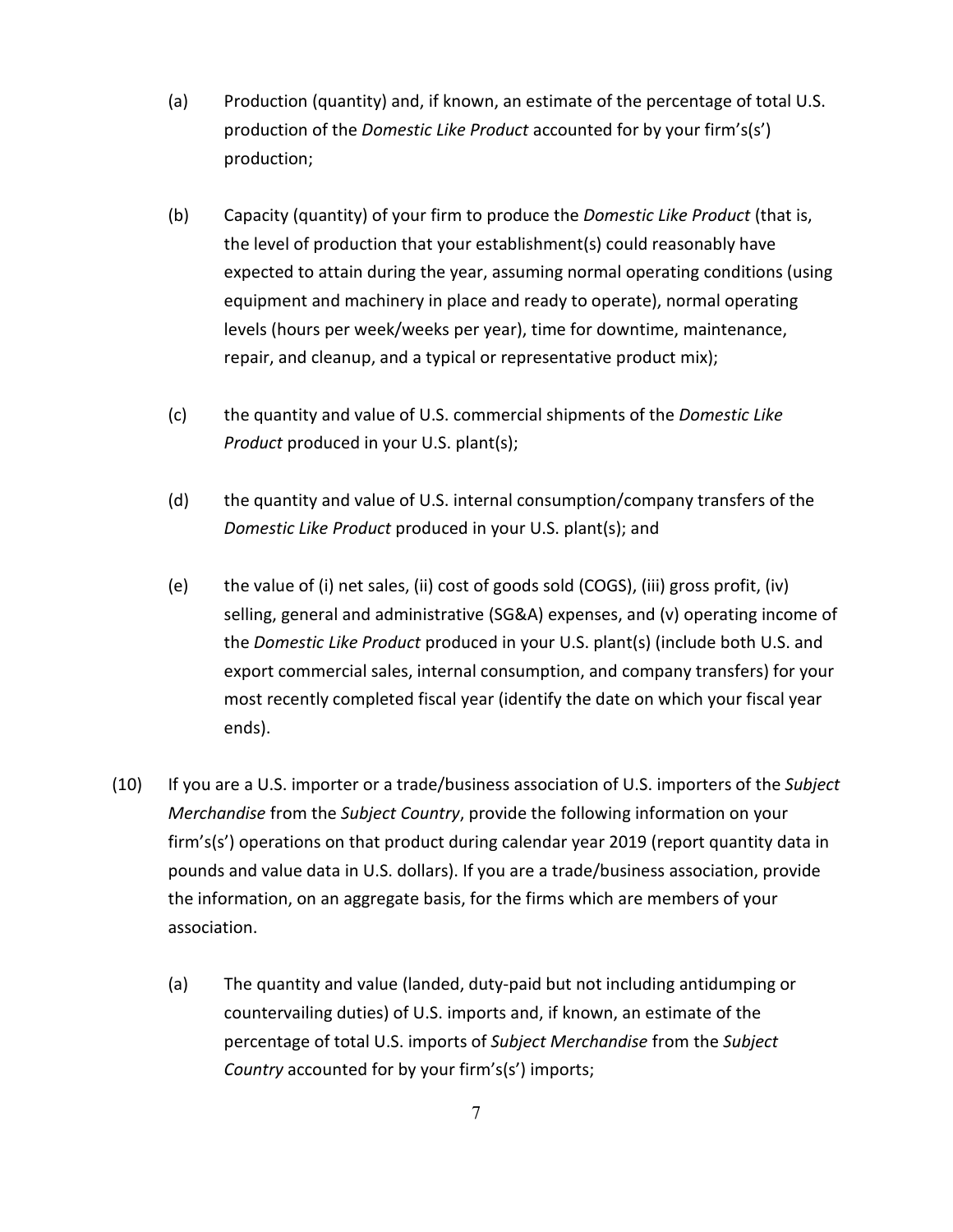- (b) the quantity and value (f.o.b. U.S. port, including antidumping and/or countervailing duties) of U.S. commercial shipments of *Subject Merchandise* imported from the *Subject Country*; and
- (c) the quantity and value (f.o.b. U.S. port, including antidumping and/or countervailing duties) of U.S. internal consumption/company transfers of *Subject Merchandise* imported from the *Subject Country*.
- (11) If you are a producer, an exporter, or a trade/business association of producers or exporters of the *Subject Merchandise* in the *Subject Country*, provide the following information on your firm's(s') operations on that product during calendar year 2019 (report quantity data in pounds and value data in U.S. dollars, landed and duty-paid at the U.S. port but not including antidumping or countervailing duties). If you are a trade/business association, provide the information, on an aggregate basis, for the firms which are members of your association.
	- (a) Production (quantity) and, if known, an estimate of the percentage of total production of *Subject Merchandise* in the *Subject Country* accounted for by your firm's(s') production;
	- (b) Capacity (quantity) of your firm(s) to produce the *Subject Merchandise* in the *Subject Country* (that is, the level of production that your establishment(s) could reasonably have expected to attain during the year, assuming normal operating conditions (using equipment and machinery in place and ready to operate), normal operating levels (hours per week/weeks per year), time for downtime, maintenance, repair, and cleanup, and a typical or representative product mix); and
	- (c) the quantity and value of your firm's(s') exports to the United States of *Subject Merchandise* and, if known, an estimate of the percentage of total exports to the United States of *Subject Merchandise* from the *Subject Country* accounted for by your firm's(s') exports.